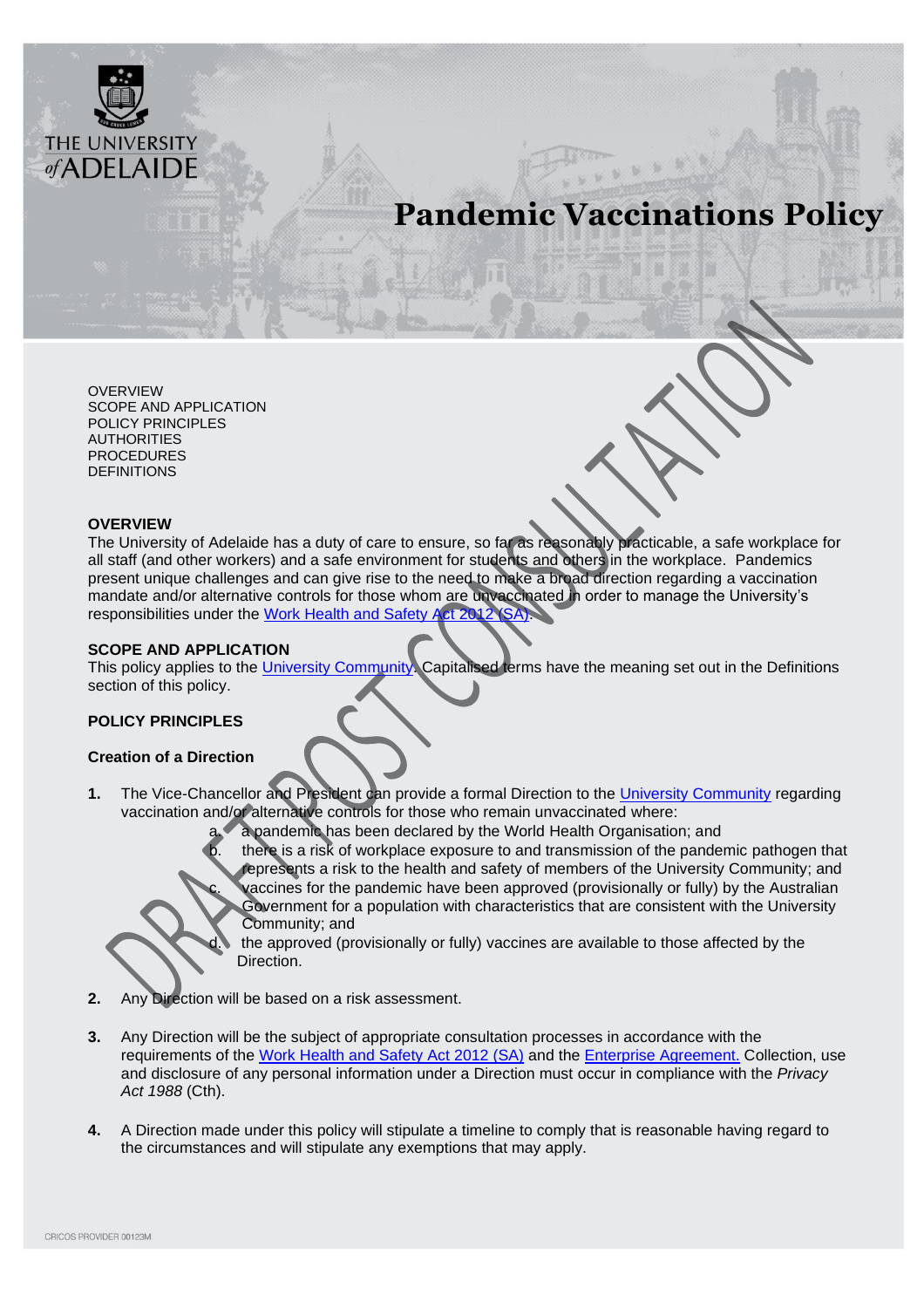**5.** For the purposes of employment, a Direction made in accordance with this Policy will be considered a reasonable and lawful direction.

## **Communication of a Direction**

- **6.** The Direction will be broadly communicated to those affected using the available communication channels at the time it is issued *e.g.* email, staff/student news, website.
- **7.** Information on the Direction will be available to prospective staff and students, to potential attendees at events where the Direction would apply, and on web site information regarding publicly accessible facilities such as the Libraries and Museums.

#### **Non-Compliance with a Direction**

- **8.** Failure to follow a Direction may lead to:
	- a. disciplinary action, up to and including termination of employment for staff;<br>b. termination of title for titleholders in accordance with the **Meholder** Conferral of
	- b. termination of title for titleholders in accordance with the Titleholder [Honorary Roles Procedure;](https://www.adelaide.edu.au/policies/177/?dsn=policy.document;field=data;id=7366;m=view)
	- c. an inability to complete the core components of a course for students resulting in a failure to be able to complete their course;
	- d. disciplinary action in accordance with the **Student Misconduct Policy**.
	- e. being unable to contribute as a volunteer;
	- f. being unable to attend at the University's campuses, locations, activities or events (including graduation ceremonies).

#### **AUTHORITIES**

| Key       | <b>Authority</b>  | <b>Authority</b>        | <b>Delegation</b>      | Limits |
|-----------|-------------------|-------------------------|------------------------|--------|
|           | Category          |                         | <b>Holder</b>          |        |
| Human     | Health Safety and | To issue a Direction in | Vice-Chancellor        | Nil    |
| Resources | Wellbeing         | accordance with this    | and President          |        |
|           |                   | Policy                  |                        |        |
| Human     | Health Safety and | Authorise operational   | <b>Chief Operating</b> | Nil    |
| Resources | Wellbeing         | exceptions to a         | Officer                |        |
|           |                   | Direction               |                        |        |

# <span id="page-1-0"></span>**PROCEDURES**

**9. Creation of a Direction**

#### *Responsibility: Vice-Chancellor and President*

- a) Must ensure that a risk assessment is undertaken to inform any consideration of a draft Direction. Where a risk assessment shows that vaccination and/or the directed alternative controls are a reasonably practicable solution to reduce the risk to health and safety then a Direction will be given serious consideration.
- b) Must ensure that any draft Direction contains specific information on:
	- I. whom the Direction applies to;
	- II. the type and/or level of vaccination and/or alternative controls required;
	- III. the date/s by which individuals impacted by the Direction must comply;
	- IV. any exemptions that apply and how these will be managed; and what declaration of Evidence of Vaccination, Exemption or Testing is required.
- c) Must ensure that appropriate consultation is undertaken on any draft Direction in accordance with the [Enterprise Agreement](https://www.adelaide.edu.au/hr/ua/media/1089/enterprise-agreement.pdf) and the [Work Health and Safety Act](https://www.legislation.sa.gov.au/lz?path=%2FC%2FA%2FWORK%20HEALTH%20AND%20SAFETY%20ACT%202012) 2012 (SA).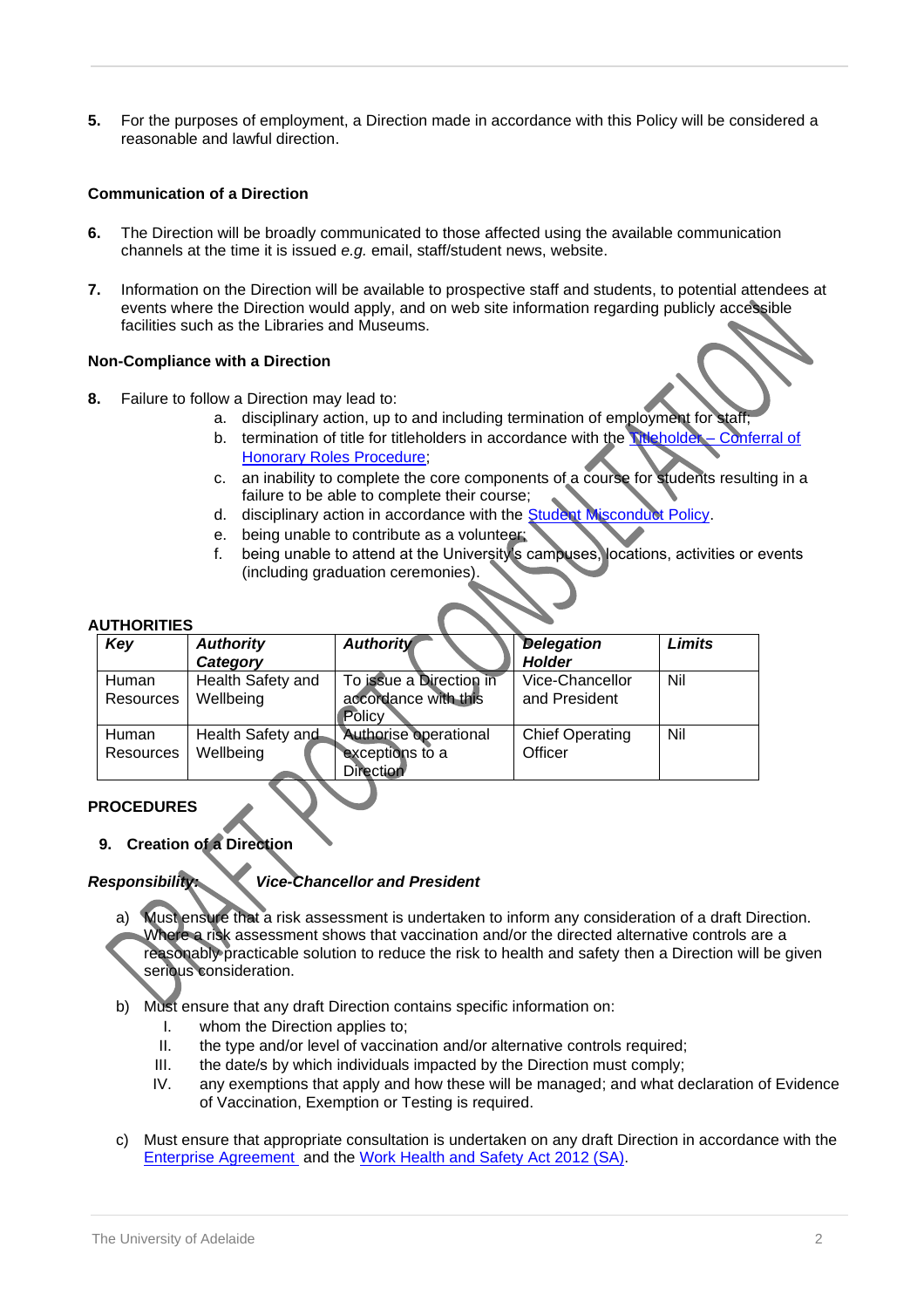d) Must ensure that any Direction is communicated as broadly as reasonably practicable.

# **10. Compliance with a Direction**

## *Responsibility: The University Community*

- a) Must comply with any Direction applicable to them made by the Vice-Chancellor and President under this Policy; including compliance with the timeframe stipulated within the Direction.
- b) Must provide verification of Vaccination, Exemption, or Testing in accordance with any applicable Direction, including as required making a declaration and showing Evidence of Vaccination, Exemption or Testing to a supervisor (for staff and title holders), a course coordinator (for students; or a supervisor for higher degree research students), or any authorised Marshals undertaking checks or audits of compliance with any Direction.

#### **11. Managing non-Compliance with a Direction – Staff**

#### *Responsibility: Supervisors*

a) Ensure that staff non-compliance with any Direction is managed in accordance with the Disciplinary [Procedures for Misconduct and Serious Misconduct \(Clause 8.2\) i](https://www.adelaide.edu.au/hr/ua/media/1089/enterprise-agreement.pdf)n consultation with their HR Advisor.

#### **12. Managing non-Compliance with a Direction – Students**

#### *Responsibility: Executive Director Student Experience*

a) Ensure that student non-compliance with any Direction is managed in accordance with the Student [Misconduct Policy.](https://www.adelaide.edu.au/policies/4304/?dsn=policy.document;field=data;id=8105;m=view)

#### **13. Managing non-Compliance with a Direction – Title Holders**

#### *Responsibility: Head of School*

a) Ensure that title holder non-compliance with any Direction is managed in accordance with the Titleholder – [Conferral of Honorary Roles Procedure](https://www.adelaide.edu.au/policies/177/?dsn=policy.document;field=data;id=7366;m=view) in consultation with their HR Advisor.

# **14. Managing non-Compliance with a Direction – Contractors**

# *Responsibility: Contract Managers*

a) Ensure that contractor non-compliance with any Direction is managed in accordance with the terms of the contract.

#### **15. Managing non-Compliance with a Direction – Volunteers**

#### *Responsibility: Volunteer Coordinators*

a) Ensure that volunteer non-compliance with any Direction is managed in accordance with the [University Volunteer Policy.](https://www.adelaide.edu.au/policies/597/?dsn=policy.document;field=data;id=834;m=view)

#### **16. Managing non-Compliance with a Direction – Lessees**

#### *Responsibility: Director Strategic Portfolio Management*

<span id="page-2-0"></span>a) Ensure that lessee non-compliance with any Direction is managed in accordance with the lease.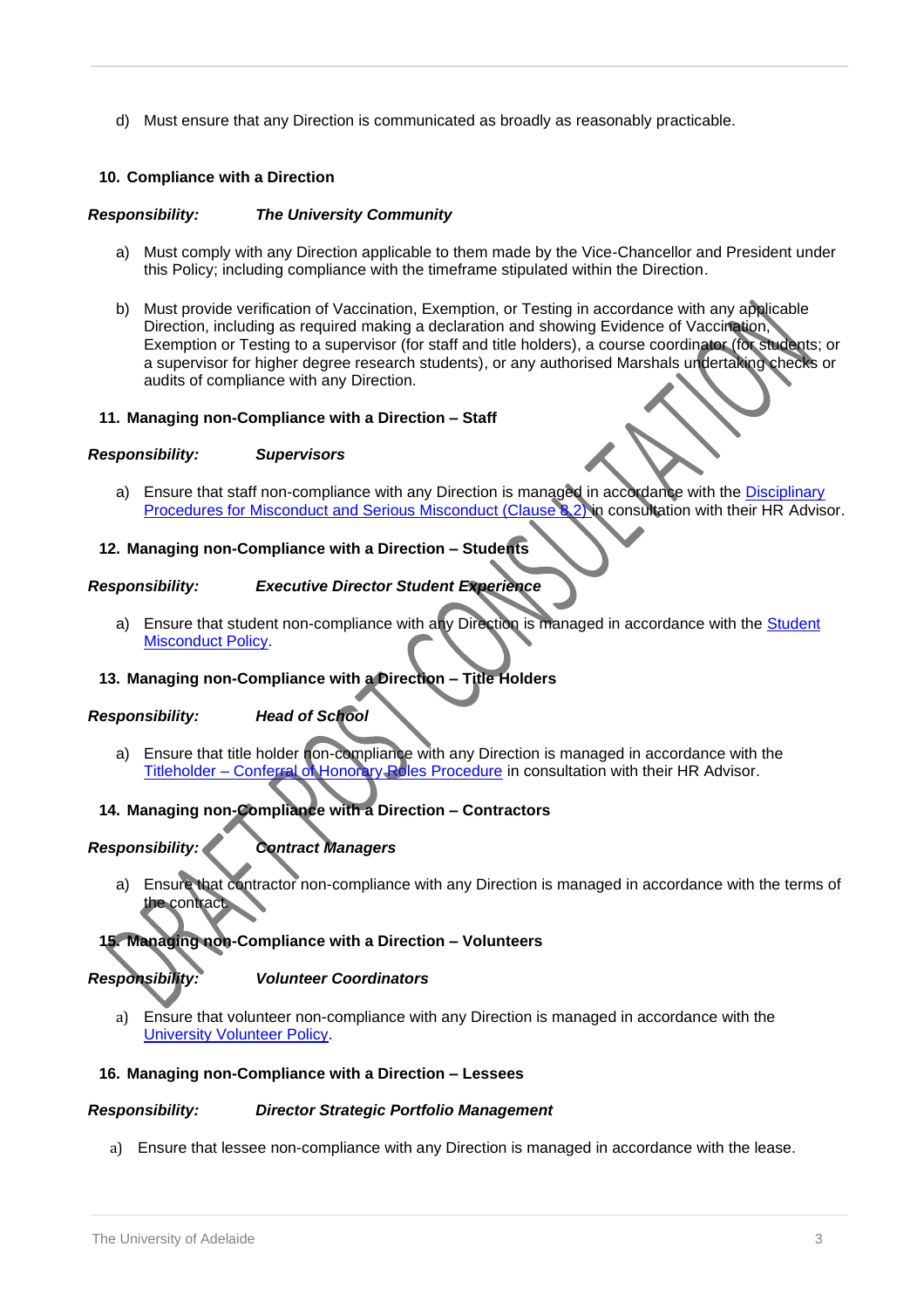## **17. Operational exceptions**

#### *Responsibility: Chief Operating Officer*

**a.** May authorise an exception to a Direction based on a critical business need or an unforeseen circumstance where the Chief Operating Officer believes that the business need justifies an exemption.

#### **18. Rescinding a Direction**

#### *Responsibility: Vice-Chancellor and President*

- a) Where it is determined by the Vice-Chancellor and President that the Direction is no longer required the Direction may be rescinded and this communicated to the University Community.
- b) Must review any Direction issued:
	- i) when the pandemic for which it was issued is declared as over by the World Health Organisation; or
	- ii) at the end of each three months after issuing any Direction to ensure that it is still proportionate to the risk.

#### **DEFINITIONS**

**Direction** means a Direction created in accordance with the Policy.

**Evidence of Vaccination** means evidence of a personal vaccination digital certificate or equivalent provided through a formal government app (such as myGov or Medicare apps), a copy of a formal vaccination certificate, an immunisation history statement, or an international vaccination Certificate. For those pandemic pathogens that confer immunity after infection evidence may include antibody testing or documented history of viral infection.

**Evidence of Exemption** means an exemption from the requirements of a Direction in a form reasonably required by the University and set out in the relevant Direction.

**Evidence of Testing** means evidence of the outcome of the type of test required which may be an email or SMS from the appropriate testing authority or photographic evidence where self-administered tests, approved by the Therapeutic Goods Administration, are permitted under the Direction, or other evidence as stated in a direction.

**Pandemic** means an epidemic declared by the World Health Organisation (WHO) to be a pandemic.

<span id="page-3-0"></span>**University Community** means every person who undertakes or participates in University of Adelaide related activities, uses University of Adelaide facilities and/or are employed or engaged by the University. This includes but is not limited to employees, title holders, volunteers, students, visitors or third parties engaged by the University under a contract of service or a contract for service (including occupants or co-location partners).

| RMO File No.                          | F.                                                   |  |  |
|---------------------------------------|------------------------------------------------------|--|--|
| <b>Policy Custodian</b>               | <b>Chief Operating Officer</b>                       |  |  |
| <b>Responsible policy officer</b>     | Director Health, Safety and Wellbeing                |  |  |
| <b>Endorsed by</b>                    | Vice-Chancellor's Executive on < <date>&gt;</date>   |  |  |
|                                       |                                                      |  |  |
| Approved by                           | Vice-Chancellor and President on < <date>&gt;</date> |  |  |
| <b>Related Documents and Policies</b> | <b>Enterprise Agreement</b>                          |  |  |
|                                       | <b>Student Misconduct Policy</b>                     |  |  |
|                                       | <b>University Volunteer Policy</b>                   |  |  |
|                                       | Titleholder - Conferral of Honorary Roles Procedure; |  |  |